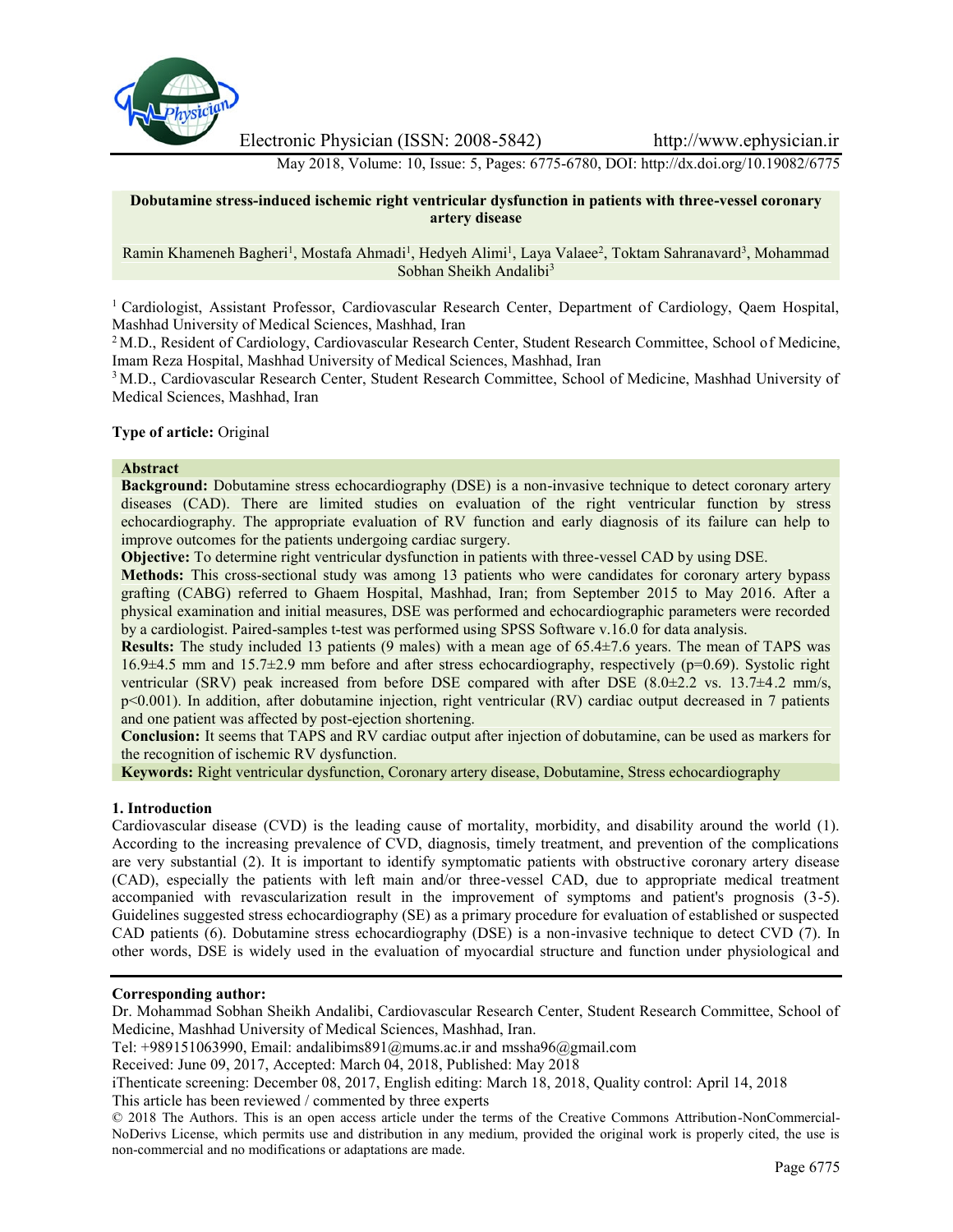pharmacological stress conditions (6, 8). In the recent years, the use of this technique has been increased in challenging diagnostic cases due to its perceptual versatility and vast application. SE is simple and available, but it is necessary to follow its training recommendations. Therefore, the application of SE may be less dependent on the experience and interpretation of the operator (6). To detect CAD and its effect on myocardial function, some noninvasive techniques including stress echocardiography, thallium scintigraphy, and dobutamine stress echocardiography are used. Despite their ability to manifest various patterns of left ventricular dysfunction, this procedure could not show the severity of right ventricular (RV) ischemic dysfunction (9). Traditionally, it is believed that right heart only serves as a passive conduit. But recent studies showed that right heart has a crucial role in adequate pulmonary perfusion pressures under various conditions (8). Due to the geometry and kinematics complexity of the assessment of right ventricular (RV) function by SE, it has not been well investigated so far. Therefore, there was no sufficient information about the methodology and quantitating RV function during stress echocardiography (10). As a result, ventricular dysfunction and cardiac failure impose an economic burden on the healthcare systems, especially in developing countries. The appropriate evaluation of RV function and early diagnosis of its failure can lead to timely intervention, reduced economic costs and improvement of outcomes in the acutest patients undergoing coronary artery bypass graft (CABG) surgery (11, 12). Therefore, the aim of this study was to determine ischemic right ventricular dysfunction in patients with three-vessel CAD by using DSE.

#### **2. Material and Methods**

## *2.1. Study Design and setting*

This cross-sectional study was among patients (n:13) who were candidates of coronary artery bypass grafting (CABG) referred to Ghaem Hospital, Mashhad, Iran; from September 2015 to May 2016.

## *2.2. Participants and sampling*

Patients with documented 3-vessel CAD and right coronary involvement were included in this study. The cases were diagnosed by a cardiologist during angiography (>50% stenosis). Patients with any complication during DSE including ventricular and supraventricular tachycardia, monomorphic and polymorphic ventricular and supraventricular extra-systolic beats, AV-block and also patients with the history of cardiac disorders such as right ventricular infarction, any other right heart involvements, pulmonary emboli, pulmonary hypertension and regional wall motion abnormalities of RV and cases affected by chronic obstructive pulmonary disease, were excluded from the study. Cases were enrolled to the study using the purposive sampling method.

### *2.3. Echocardiography*

After receiving written consent of all patients, echocardiography was performed with VIVID S5™ (General Electric Healthcare, U.S.A) echocardiogram system. Dobutamine was injected (5 mcg/kg/min) via a pump and increased in intervals of three minutes to 10, 20, 30 and 40 mcg/kg/min to reach the desired heart rate (85% predicted maximum). All echocardiographic parameters (standard and function of right ventricular) were determined. To prevent inter-observer variation, all echocardiographic assessments were done by two cardiologists. During DSE, acute chest pain, hypertension, arrhythmia, or any signs indicating the necessity to stress echocardiography interruption occurred, stress echocardiography was suspended, and consequently, the patient was excluded.

## *2.4. Statistical analysis*

All analyses were carried out using SPSS 16.0 (SPSS Inc., Chicago, IL, USA). Categorical measurements were reported as number and percentage. Quantitative measurements were reported as the mean ± SD. Kolmogorov- Smirnov test was used to show the normal distribution of quantitative measurements. Paired-samples t-test was used for comparing the echocardiographic parameters before and after the DSE test. Statistical significance was assessed at a level of 0.05 (two-tailed) for all analyses.

### *2.5. Research ethics*

All of the procedure stages, information, possible side effects and context of treatment were explained to the patients and all patients signed written informed consent to participate in the study. In addition, our study was done according to the guideline of the Declaration of Helsinki and also approved by the Ethical Committee of Mashhad University of Medical Sciences, Mashhad, Iran (no: 930756).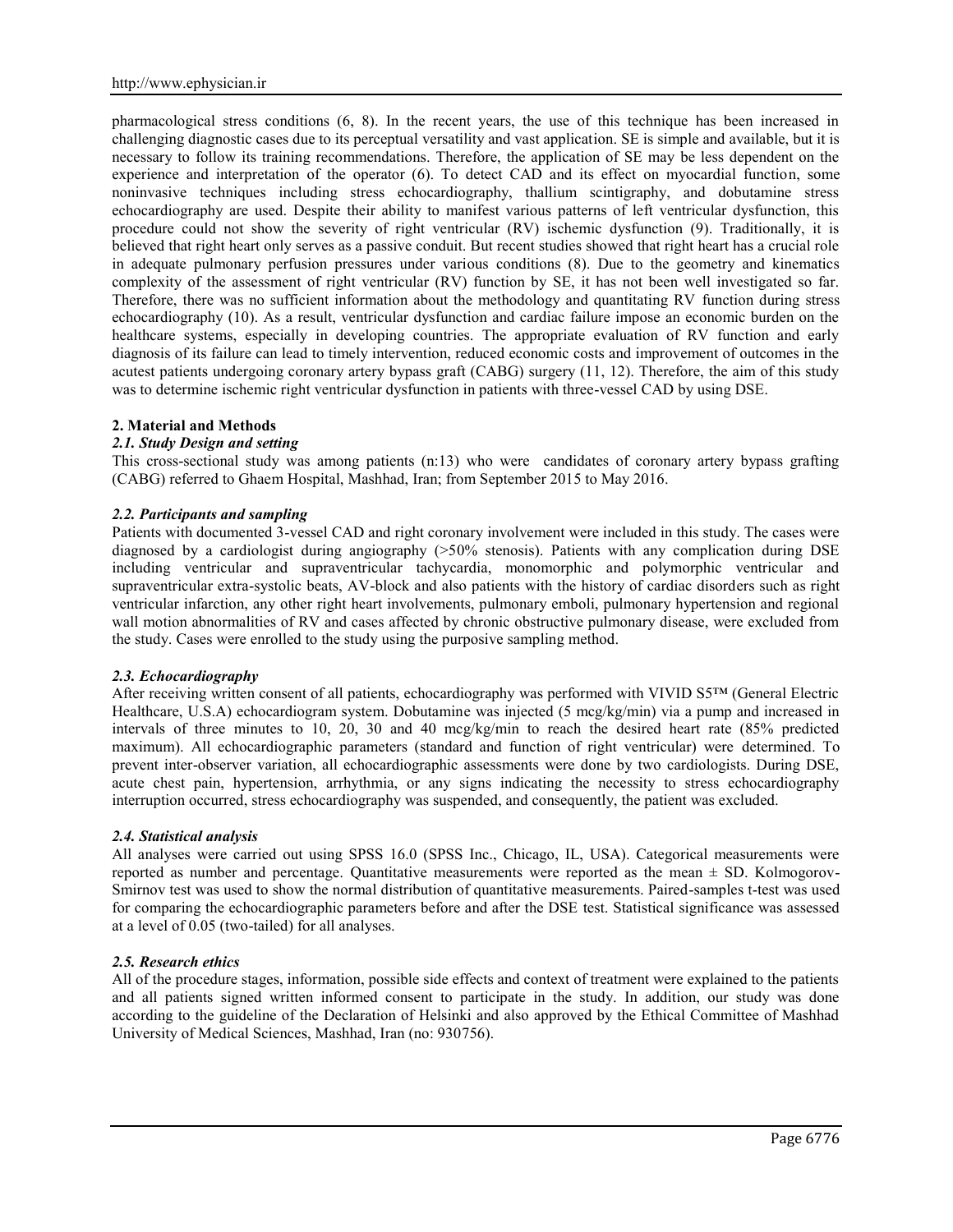# **3. Results**

# *3.1. Demographic characteristics*

As shown in Table 1, this study included 13 patients who were CABG (9 male / 4 female) with the mean age of 65.4±7.6 years old. The maximum age of participants was 82 years and the minimum age was 56 years. Two patients (15.4%) reported angina, but 11 (84.6%) patients did not have the mentioned cardiac symptom. One patient (7.7%) had post-ejection shortening at the end of stress echocardiography (after ejecting Dobutamine). RV cardiac output decreased in 7 patients (53.8%) at the end of stress echocardiography.

| $\ldots$<br>                          |                |
|---------------------------------------|----------------|
| Variable                              | $n (%)^*$      |
| Male                                  | 9(69.2)        |
| Age* (year)                           | $65.4 \pm 7.6$ |
| Angina                                | 2(15.4)        |
| RV inlet diameter* (mm)               | $32.7 \pm 5.9$ |
| Post injection shortening             | 1(7.7)         |
| TAPS before DSE (mm)*                 | $16.9 \pm 4.5$ |
| TAPS after DSE (mm)*                  | $15.7 \pm 2.9$ |
| RV peak systolic before DSE $(cm/s)*$ | $8.0 \pm 2.2$  |
| RV peak systolic after DSE $(cm/s)*$  | $13.7\pm4.2$   |
| Reduced RV output after DSE           | 7(53.8)        |
| Wall motion score index*              | $1.3 \pm 0.23$ |
|                                       |                |

**Table 1.** Demographic and characteristics of the patients.

\* Quantitative parameters were expressed as mean ± standard deviation; RV: right ventricle, DSE: Dobutamine stress echocardiography, TAPS: Tricuspid annular plane systolic excursion

# *3.2. Echocardiographic parameters*

The mean of RV inlet diameter before injecting Dobutamine was  $32.7\pm5.9$  mm (ranged from 22 to 47 mm) in participants (Table 1). The mean of Systolic right ventricular (SRV) peak before and after DSE was significantly different  $(8.0\pm 2.2 \text{ vs. } 13.7\pm 4.2, \text{ p}\leq 0.001$ . However, there was no significant difference between the tricuspid annular plane systolic excursion (TAPS) mean before and after the injection of Dobutamine)  $16.9\pm4.5$  vs.  $15.7\pm2.9$ ,  $p=0.69$ ) (Figure 1).



DSE: Dobutamine stress echocardiography; TAPS: tricuspid annular plane systolic excursion; SRV: systolic right ventricular

**Figure 1.** Comparing of systolic right ventricular peak and tricuspid annular plane systolic excursion before and after the stress echocardiography.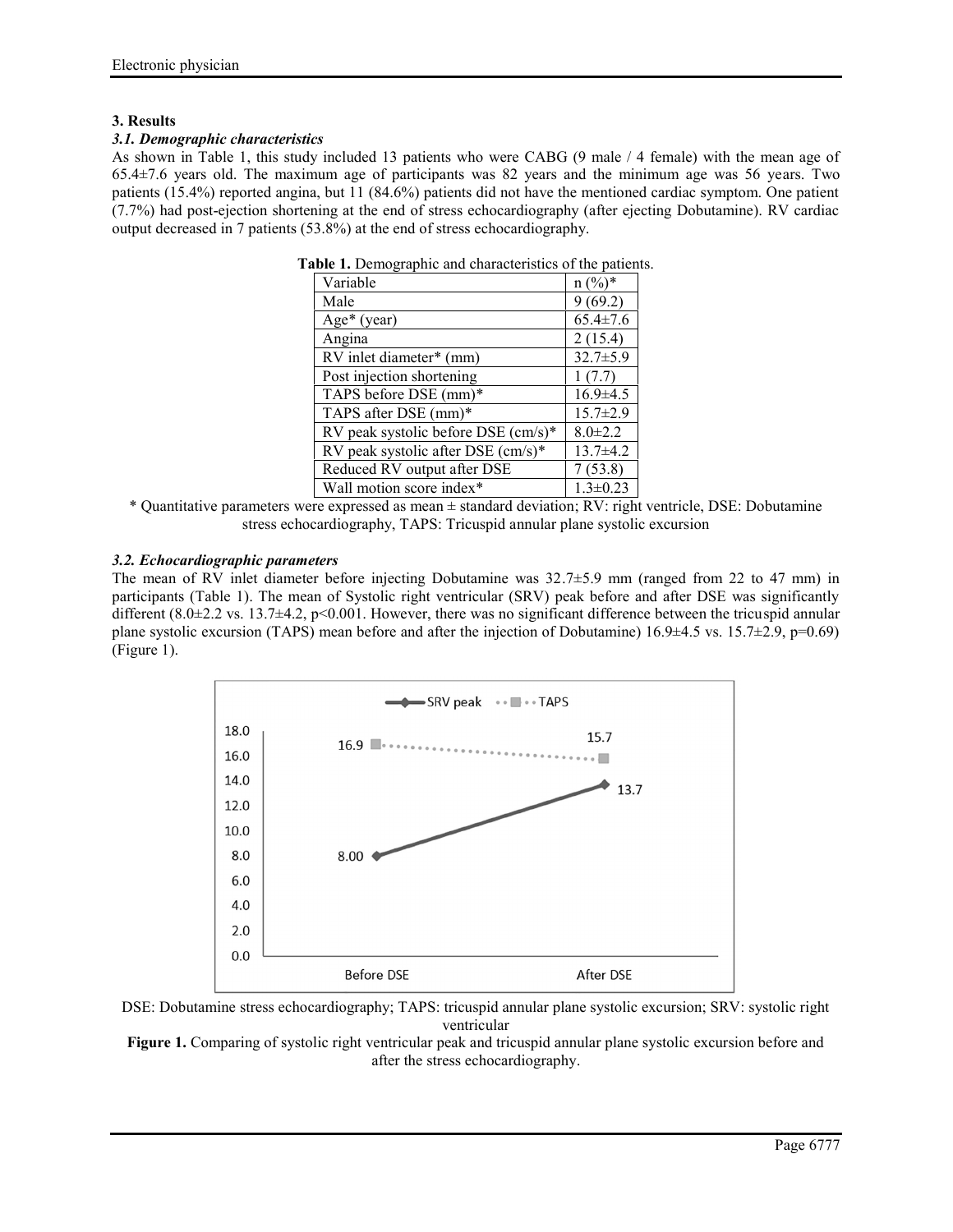# **4. Discussion**

This study was conducted to evaluate right ventricular ischemia through using DSE in three-vessel CAD. The results showed that TAPS and RV cardiac output can be used to detect right ventricular dysfunction after Dobutamine injection. We studied five major echocardiographic parameters. Three of them demonstrated the RV state (TAPS, SRV, and RV cardiac output), and two parameters indicated the left ventricular function. According to our trend, we focused on the RV parameters. One of the most important issues before and after coronary artery bypass surgery is the evaluation of cardiac ventricles, particularly the right ventricle. Nevertheless, the exact mechanism of contractile dysfunction and left ventricular filling after CABG is not specified (13). Right ventricular dysfunction is a known complication that rapidly appears after cardiac surgery. So identifying the patients with RV dysfunction before the operation is an efficient factor in patients' prognosis (13, 14). Many studies have concentrated on left ventricle function before and after CABG, but not right ventricle function. The probable reason for the limited studies is the complex anatomy of the right ventricle. Therefore, to date, no gold standard has been set to evaluate the right ventricular function by echocardiography (15). Recording of TAPS is a practical and easy procedure in many patients. However, limited studies considered TAPS as a benchmark in identifying the right ventricular dysfunction before CABG (7, 9, 10, 16). A few studies have shown that the motion of tricuspid valve decreases during systole immediately after CABG. So it is a useful criterion in right ventricular dysfunction (17, 18). In this present study, the mean of TAPS did not show any RV dysfunction. Interestingly, it reached to 15.7 mm after injecting Dobutamine, which was in the range of RV dysfunction. Although the changes were not statistically significant, it was probably due to the small sample size of this study. It is important to note that these changes would be clinically meaningful and decisive. Of note, in patients who have undergone CABG, in the case of preserved left ventricular function with reduced right ventricular function, an imbalance at the right to left blood flow might be seen. So, the study on right ventricle function before bypass surgery is consequential and TAPS can be used as possible criteria. The other point in this study was the SRV changes. The mean of SRV was 8 and 13.7 mm/s before and after injection of Dobutamine, respectively, which meant no RV dysfunction. In other words, TAPS represents the tricuspid RV dysfunction and SRV reveals a free wall of the right ventricle. In a study, the normal range of estimated SRV pressure at peak exercise during exercise stress echocardiography (ExECHO) was evaluated. The results showed that the SRV should not increase more than 24.6 mmHg in men and 24.5 mmHg in women, respectively. This value is calculated as the increase in pressure SRV plus 2xSD of pressure SRV. The maximum amount of SRV should be 57.4 mmHg in men and 58 mmHg in women. If one of them increases, the SRV response to the test should be considered abnormal (16). We found after Dobutamine infusion, the RV cardiac output in about half of the patients decreased, which showed the considerable role of Dobutamine in determining RV dysfunctions in 3-vessel CAD patients. In this study, the mean of RV inlet diameter obtained 32.5 mm. Based on existing criteria, the inlet diameter of RV that is greater than 35 mm shows dilated RV. In this study, RV size in most patients was in normal range. In a prior study, the RV function was evaluated during SE. for this purpose; the ejection fraction of global RV function was measured. Then radial velocity, circumferential strain and strain rate was used in four parts of RV to evaluate the regional RV function. Finally, they concluded that the quantitative evaluation and regional and global RV is possible during SE and by VVI analysis (10). Although some studies reported the possible side effects of DSE including tachycardia, chest pain, st-segment elevation and myocardial ischemia (19), we have observed no side effect during DSE. The study included 13 patients and the sample size was small compared with similar studies, due to time limitations. However, the gender distribution was proper in our study and 31% of the patients were female while in a similar study only 10% of patients were female (9). The mean age of our patients was nearly similar to other studies. We reported it as 65 years and in other studies, it was 50-60 years (7, 9, 10, 16).

# **5. Limitations**

It was a single center study and the sample size was small and it was similar to a pilot study. According to these results, we recommend a multicenter study with a higher sample size. There is no control group in our study, thus generalizability of the findings is not easily possible. Therefore, further studies are needed by taking a control group. We also suggest that in future investigations, it would be better to assess more echocardiographic variables regarding RV dysfunction.

# **6. Conclusions**

This study suggested that TAPS and RV cardiac output, after Dobutamine injection, can be used as markers for the recognition of ischemic RV dysfunction. Also, there is a need for designing a study which compares the most useful imaging methods for indicating RV dysfunction. Prospective large-scale and randomized clinical trials are suggested to support more evidence-based treatment strategies for future studies.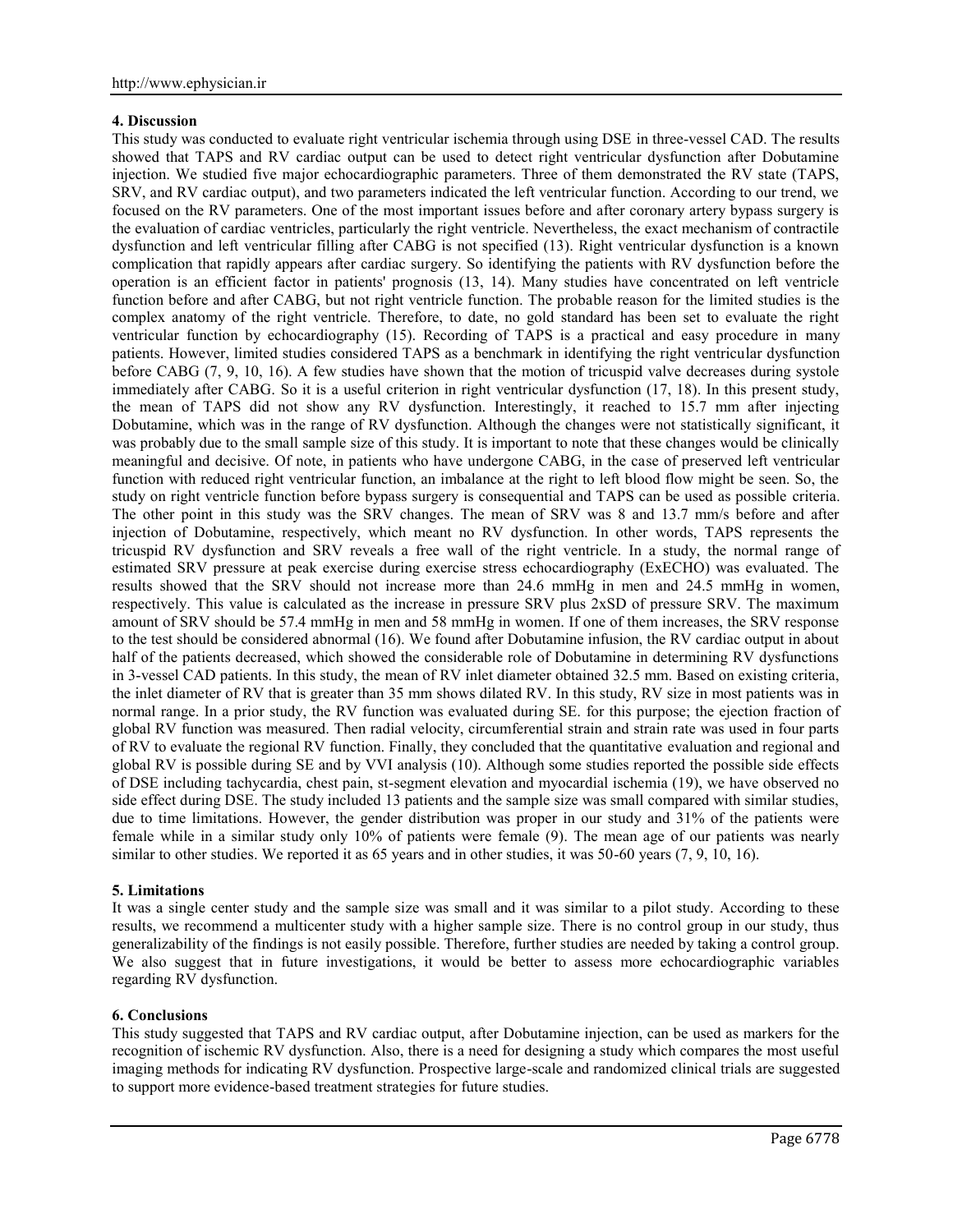## **Acknowledgments:**

The authors would like to thank all the subjects participating in the current study. This study was supported by Mashhad University of Medical Science (MUMS), Iran. The results presented in this work have been taken from Dr. Seyed Javad Masoumi's thesis in MUMS, with the following ID number: 930756.

## **Conflict of Interest:**

There is no conflict of interest to be declared.

# **Authors' contributions:**

All authors contributed to this project and article equally. All authors read and approved the final manuscript.

## **References:**

- 1) Ebrahimi M, Kazemi-Bajestani SM, Ghayour-Mobarhan M, Ferns GA. Coronary artery disease and its risk factors status in iran: a review. Iran Red Crescent Med J. 2011; 13(9): 610-23. PMID: 24069531, PMCID: PMC3779358.
- 2) Perk J, De Backer G, Gohlke H, Graham I, Reiner Ž, Verschuren M, et al. European Guidelines on cardiovascular disease prevention in clinical practice (version 2012) The Fifth Joint Task Force of the European Society of Cardiology and Other Societies on Cardiovascular Disease Prevention in Clinical Practice (constituted by representatives of nine societies and by invited experts)Developed with the special contribution of the European Association for Cardiovascular Prevention & amp: Rehabilitation (EACPR). European Heart Journal. 2012; 33(13): 1635-701. doi: 10.1093/eurheartj/ehs092.
- 3) Wijns W, Kolh P, Danchin N, Di Mario C, Falk V, Folliguet T, et al. Guidelines on myocardial revascularization. Eur Heart J. 2010; 31(20): 2501-55. doi: 10.1093/eurheartj/ehq277. PMID: 20802248.
- 4) Jeremias A, Kaul S, Rosengart TK, Gruberg L, Brown DL. The impact of revascularization on mortality in patients with nonacute coronary artery disease. Am J Med. 2009; 122(2): 152-61. doi: 10.1016/j.amjmed.2008.07.027. PMID: 19185092.
- 5) Dharampal AS, Papadopoulou SL, Rossi A, Meijboom WB, Weustink A, Dijkshoorn M, et al. Diagnostic performance of computed tomography coronary angiography to detect and exclude left main and/or three vessel coronary artery disease. Eur Radiol. 2013; 23(11): 2934-43. doi: 10.1007/s00330-013-2935-6. PMID: 23812241.
- 6) Picano E, Pellikka PA. Stress echo applications beyond coronary artery disease. Eur Heart J. 2014; 35(16): 1033-40. doi: 10.1093/eurheartj/eht350. PMID: 24126880.
- 7) Elsherbiny IA. The significance of E/E′ to detect coronary artery disease during dobutamine stress echocardiography. The Egyptian Heart Journal. 2012; 64(1): 21-6. doi: 10.1016/j.ehj.2011.09.003.
- 8) Chenzbraun A. Non-ischaemic cardiac conditions: role of stress echocardiography. Echo Res Pract. 2014; 1(1): R1-7. doi: 10.1530/erp-14-0030. PMID: 26693299, PMCID: PMC4676472.
- 9) O'Sullivan CA, Duncan A, Daly C, Li W, Oldershaw P, Henein MY. Dobutamine stress-induced ischemic right ventricular dysfunction and its relation to cardiac output in patients with three-vessel coronary artery disease with angina-like symptoms. Am J Cardiol. 2005; 96(5): 622-7. doi: 10.1016/j.amjcard.2005.04.031. PMID: 16125482.
- 10) Yang HS, Mookadam F, Warsame TA, Khandheria BK, Tajik JA, Chandrasekaran K. Evaluation of right ventricular global and regional function during stress echocardiography using novel velocity vector imaging. Eur J Echocardiogr. 2010; 11(2): 157-64. doi: 10.1093/ejechocard/jep190. PMID: 19946117.
- 11) Yuan Z, He C, Yan S, Huang D, Wang H, Tang W. Acupuncture for overactive bladder in female adult: a randomized controlled trial. World J Urol. 2015; 33(9): 1303-8. doi: 10.1007/s00345-014-1440-0. PMID: 25399241.
- 12) Cook C, Cole G, Asaria P, Jabbour R, Francis DP. The annual global economic burden of heart failure. International Journal of Cardiology. 2014; 171(3): 368-76. doi: 10.1016/j.ijcard.2013.12.028.
- 13) Hedman A, Alam M, Zuber E, Nordlander R, Samad BA. Decreased right ventricular function after coronary artery bypass grafting and its relation to exercise capacity: a tricuspid annular motion-based study. J Am Soc Echocardiogr. 2004; 17(2): 126-31. doi: 10.1016/j.echo.2003.10.023. PMID: 14752486.
- 14) Stein KL, Breisblatt W, Wolfe C, Gasior T, Hardesty R. Depression and recovery of right ventricular function after cardiopulmonary bypass. Crit Care Med. 1990; 18(11): 1197-200. PMID: 2225885.
- 15) Haber I, Metaxas DN, Geva T, Axel L. Three-dimensional systolic kinematics of the right ventricle. Am J Physiol Heart Circ Physiol. 2005; 289(5): H1826-33. doi: 10.1152/ajpheart.00442.2005. PMID: 15964922.